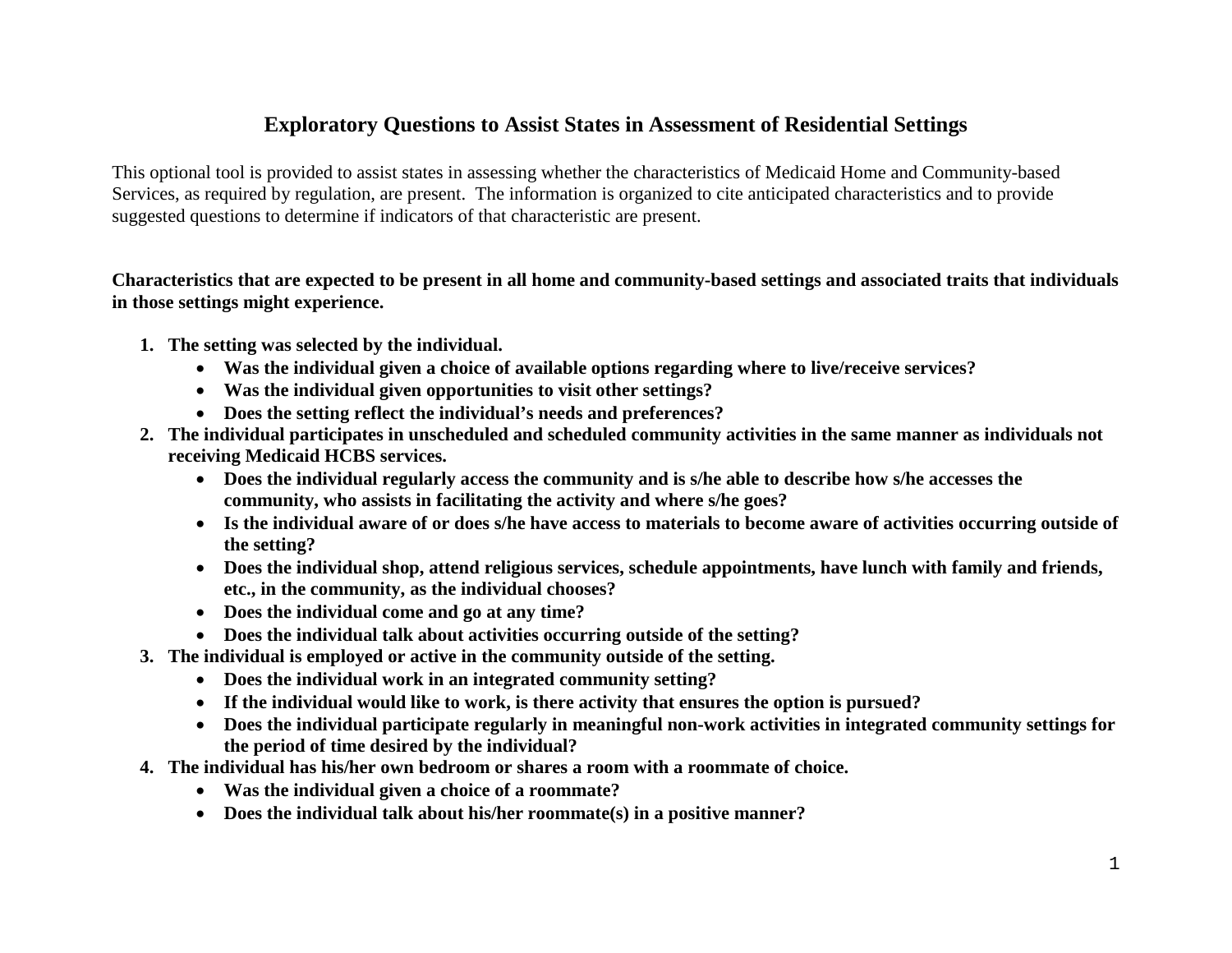- **Does the individual express a desire to remain in a room with his/her roommate?**
- **Do married couples share or not share a room by choice?**
- **Does the individual know how s/he can request a roommate change?**
- **5. The individual chooses and controls a schedule that meets his/her wishes in accordance with a person-centered plan.**
	- **How is it made clear that the individual is not required to adhere to a set schedule for waking, bathing, eating, exercising, activities, etc.?**
	- **Does the individual's schedule vary from others in the same setting?**
	- **Does the individual have access to such things as a television, radio, and leisure activities that interest him/her and can s/he schedule such activities at his/her convenience?**
- **6. The individual controls his/her personal resources.**
	- **Does the individual have a checking or savings account or other means to control his/her funds?**
	- **Does the individual have access to his/her funds?**
	- **How is it made clear that the individual is not required to sign over his/her paychecks to the provider?**
- **7. The individual chooses when and what to eat.**
	- **Does the individual have a meal at the time and place of his/her choosing?**
	- **Can the individual request an alternative meal if desired?**
	- **Are snacks accessible and available anytime?**
	- **Does the dining area afford dignity to the diners and are individuals not required to wear bibs or use disposable cutlery, plates and cups?**
- **8. The individual chooses with whom to eat or to eat alone.**
	- **Is the individual required to sit at an assigned seat in a dining area?**
	- **Does the individual converse with others during meal times?**
	- **If the individual desires to eat privately, can s/he do so?**
- **9. Individual choices are incorporated into the services and supports received.**
	- **Do Staff ask the individual about her/his needs and preferences?**
	- **Are individuals aware of how to make a service request?**
	- **Does the individual express satisfaction with the services being received?**
	- **Are requests for services and supports accommodated as opposed to ignored or denied?**
	- **Is individual choice facilitated in a manner that leaves the individual feeling empowered to make decisions?**
- **10. The individual chooses from whom they receive services and supports.**
	- **Can the individual identify other providers who render the services s/he receives?**
	- **Does the individual expresses satisfaction with the provider selected or has s/he asked for a meeting to discuss a**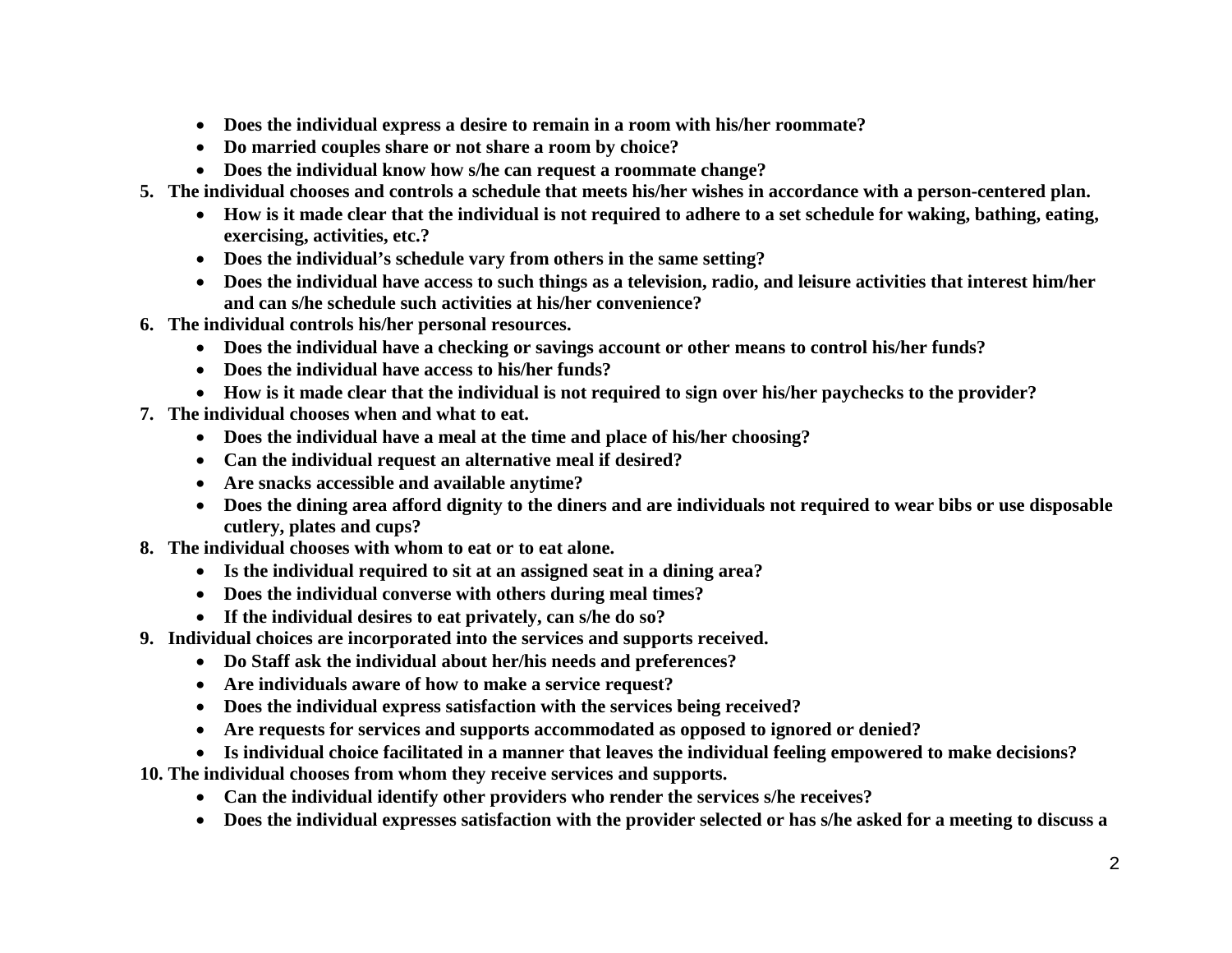**change?**

• **Does the individual know how and to whom to make a request for a new provider?**

**11. The individual has access to make private telephone calls/text/email at the individual's preference and convenience.**

- **Does the individual have a private cell phone, computer or other personal communication device or have access to a telephone or other technology device to use for personal communication in private at any time?**
- **Is the telephone or other technology device in a location that has space around it to ensure privacy?**
- **Do individuals' rooms have a telephone jack, WI-FI or ETHERNET jack?**

**12. Individuals are free from coercion.**

- **Is information about filing a complaint posted in an obvious location and in an understandable format?**
- **Is the individual comfortable discussing concerns?**
- **Does the individual know the person to contact or the process to make an anonymous complaint?**
- **Can the individual file an anonymous complaint?**
- **Do the individuals in the setting have different haircut/hairstyle and hair color?**
- **13. The individual, or a person chosen by the individual, has an active role in the development and update of the individual's person-centered plan.**
	- **Is/are the individual/chosen representative(s) aware of how to schedule Person-Centered Planning meetings?**
	- **Can the individual explain the process to develop and update his/her plan?**
	- **Was the individual present during the last planning meeting?**
	- **Did/does the planning meeting occur at a time and place convenient for the individual to attend?**
- **14. The setting does not isolate individuals from individuals not receiving Medicaid HCBS in the broader community.**
	- **Do individuals receiving HCBS live/receive services in a different area of the setting separate from individuals not receiving Medicaid HCBS?**
	- **Is the setting in the community among other private residences, retail businesses?**
	- **Is the community traffic pattern consistent around the setting (e.g. individuals do not cross the street when passing to avoid the setting)?**
	- **Do individuals on the street greet/acknowledge individuals receiving services when they encounter them?**
	- **Are visitors present?**
	- **Are visitors restricted to specified visiting hours?**
	- **Are visiting hours posted?**
	- **Is there evidence that visitors have been present at regular frequencies?**
	- **Are there restricted visitor's meeting area?**

**15. State laws, regulations, licensing requirements, or facility protocols or practices do not limit individuals' choices.**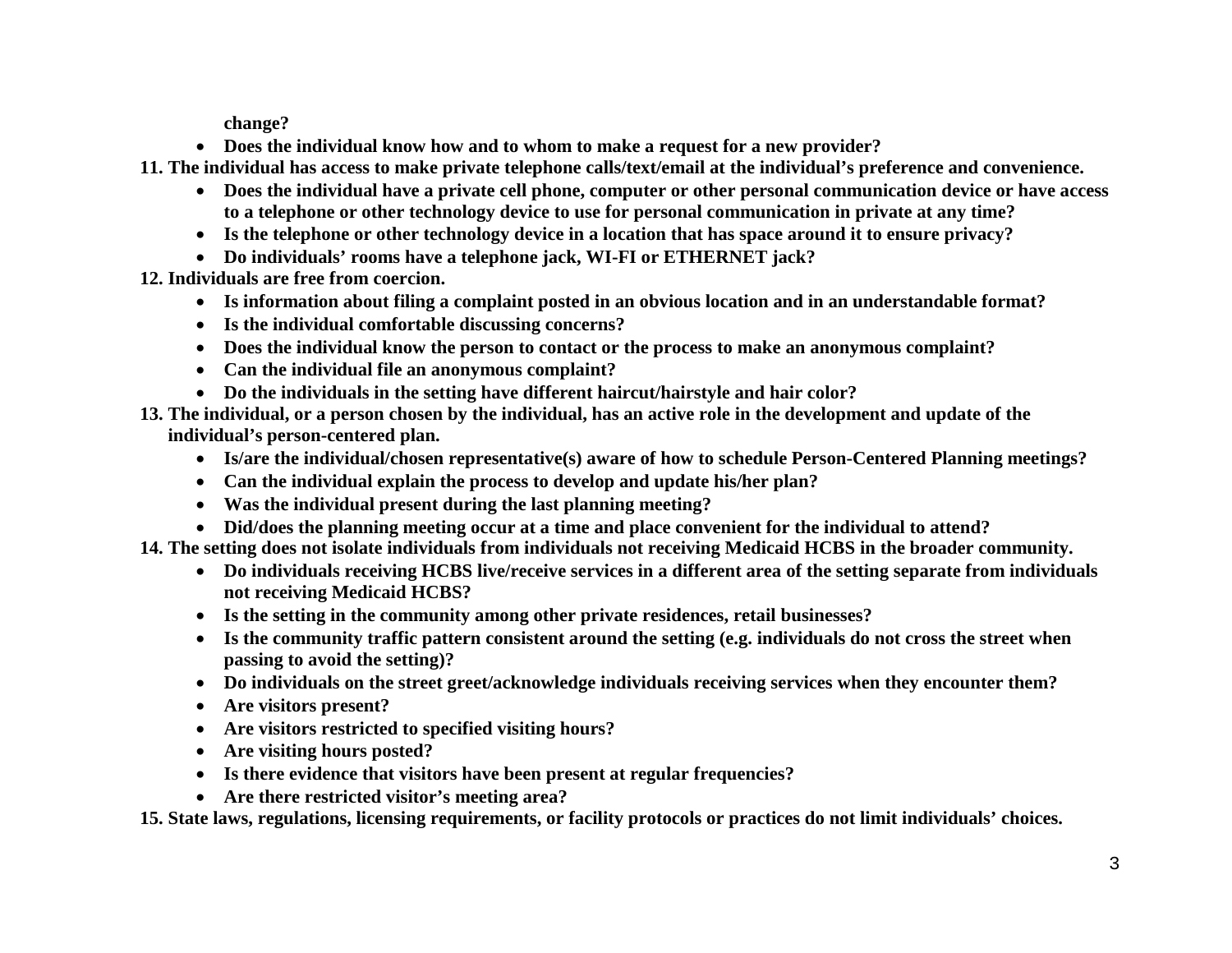- **Do State regulations prohibit individuals' access to food at any time?**
- **Do State laws require restrictions such as posted visiting hours or schedules?**
- **Are individuals prohibited from engaging in legal activities?**

**16. The setting is an environment that supports individual comfort, independence and preferences.**

- **Do individuals have full access to typical facilities in a home such as a kitchen with cooking facilities, dining area, laundry, and comfortable seating in the shared areas?**
- **Is informal (written and oral) communication conducted in a language that the individual understands?**
- **Is assistance provided in private, as appropriate, when needed?**

**17. The individual has unrestricted access in the setting.** 

- **Are there gates, Velcro strips, locked doors, or other barriers preventing individuals' entrance to or exit from certain areas of the setting?**
- **Are individuals receiving Medicaid Home and Community-Based services facilitated in accessing amenities such as a pool or gym used by others on-site?**
- **Is the setting physically accessible and there are no obstructions such as steps, lips in a doorway, narrow hallways, etc., limiting individuals' mobility in the setting or if they are present are there environmental adaptations such as a stair lift or elevator to ameliorate the obstruction?**

**18. The physical environment meets the needs of those individuals who require supports.**

- **For those individuals who need supports to move about the setting as they choose, are supports provided, such as grab bars, seats in the bathroom, ramps for wheel chairs, viable exits for emergencies, etc.?**
- **Are appliances accessible to individuals (e.g. the washer/dryer are front loading for individuals in wheelchairs)?**
- **Are tables and chairs at a convenient height and location so that individuals can access and use the furniture comfortably?**

**19. Individuals have full access to the community.**

- **Do individuals come and go at will?**
- **Are individuals moving about inside and outside the setting as opposed to sitting by the front door?**
- **Is there a curfew or other requirement for a scheduled return to the setting?**
- **Do individuals in the setting have access to public transportation?**
- **Are there bus stops nearby or are taxis available in the area?**
- **Is an accessible van available to transport individuals to appointments, shopping, etc.?**
- **Are bus and other public transportation schedules and telephone numbers posted in a convenient location?**
- **Is training in the use of public transportation facilitated?**
- **Where public transportation is limited, are other resources provided for the individual to access the broader**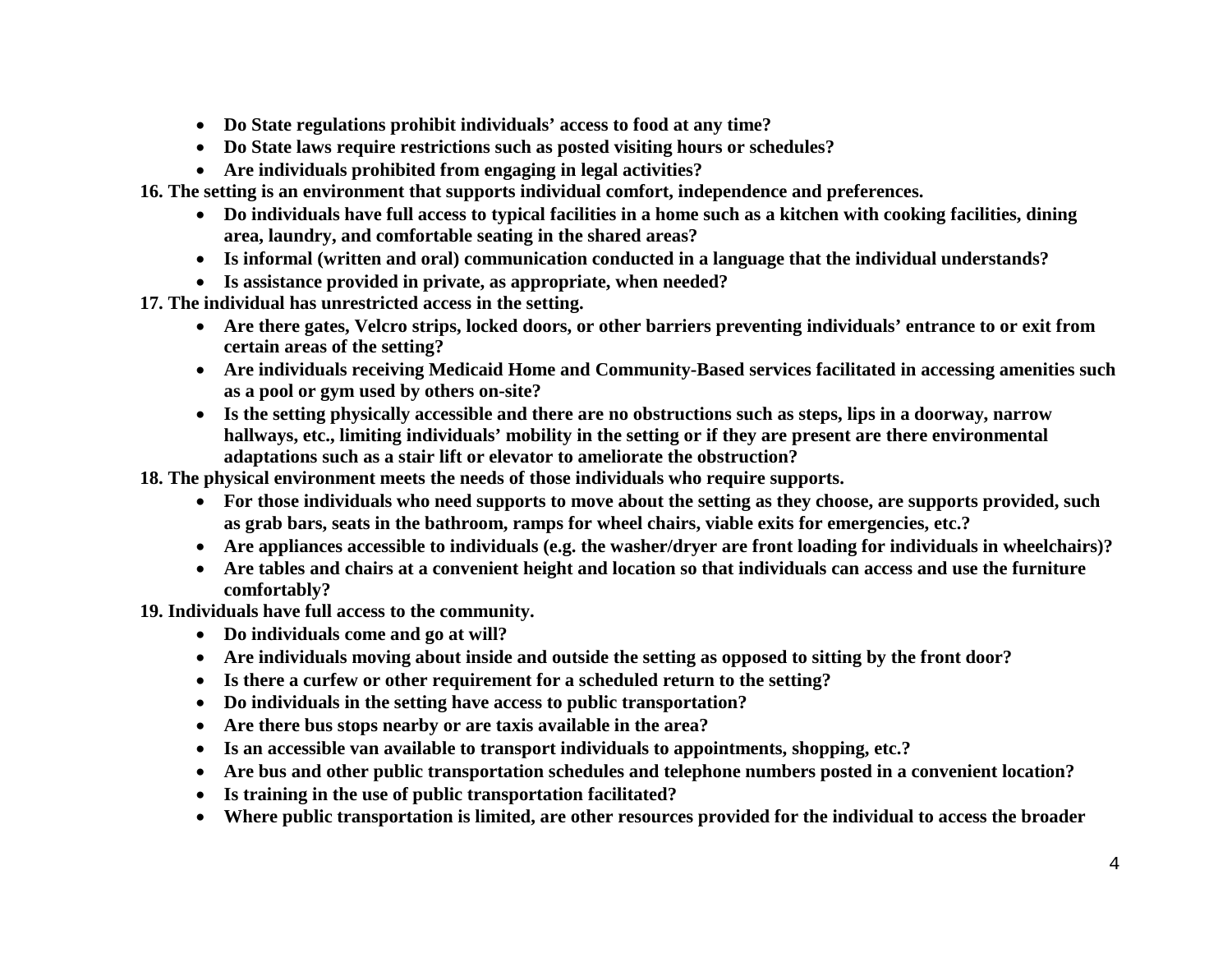**community?**

**20. The individual's right to dignity and privacy is respected.**

- **Is health information about individuals kept private?**
- **Are schedules of individuals for PT, OT, medications, restricted diet, etc., posted in a general open area for all to view?**
- **Are individuals, who need assistance with grooming, groomed as they desire?**
- **Are individuals' nails trimmed and clean?**

**21. Individuals who need assistance to dress are dressed in their own clothes appropriate to the time of day and individual preferences.**

- **Are individuals wearing bathrobes all day long?**
- **Are individuals dressed in clothes that fit, are clean, and are appropriate for the time of day, weather, and preferences?**

**22. Staff communicates with individuals in a dignified manner.**

- **Do individuals greet and chat with staff?**
- **Do staff converse with individuals in the setting while providing assistance and during the regular course of daily activities?**
- **Does staff talk to other staff about an individual(s) as if the individual was not present or within earshot of other persons living in the setting?**
- **Does staff address individuals in the manner in which the person would like to be addressed as opposed to routinely addressing individuals as 'hon' or 'sweetie'?**

**Characteristics that are expected to be present in all provider owned or controlled home and community-based settings and associated traits that individuals in those settings might experience.**

- **1. Modifications of the setting requirements for an individual are supported by an assessed need and justified in the person-centered plan.** 
	- **Does documentation note if positive interventions and supports were used prior to any plan modifications?**
	- **Are less intrusive methods of meeting the need that were tried initially documented?**
	- **Does the plan includes a description of the condition that is directly proportional to the assessed need, data to support ongoing effectiveness of the intervention, time limits for periodic reviews to determine the ongoing necessity of the modification, informed individual consent, and assurance that the intervention will not cause the individual harm?**